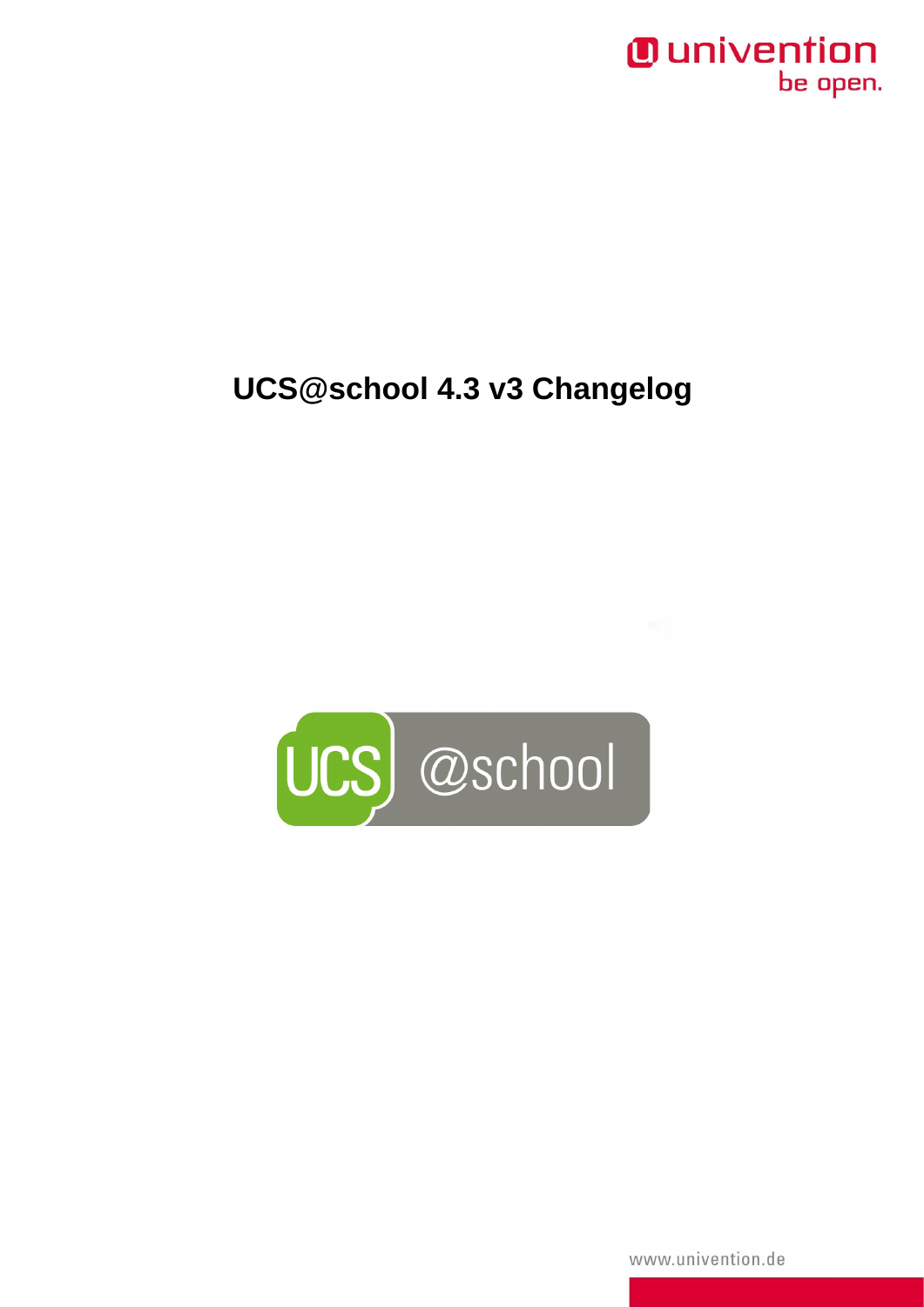## **O** univention be open.

Version 4.3 v3 Stand: 02. Mai 2018

Alle Rechte vorbehalten./ All rights reserved. (c) 2002-2018 Univention GmbH Mary-Somerville-Straße 1 28359 Bremen Deutschland feedback@univention.de

Jede aufgeführte Marke und jedes Warenzeichen steht im Eigentum ihrer jeweiligen eingetragenen Rechtsinhaber. Linux ist ein eingetragenes Warenzeichen von Linus Torvalds.

The mentioned brand names and registered trademarks are owned by the respective legal owners in each case. Linux is a registered trademark of Linus Torvalds.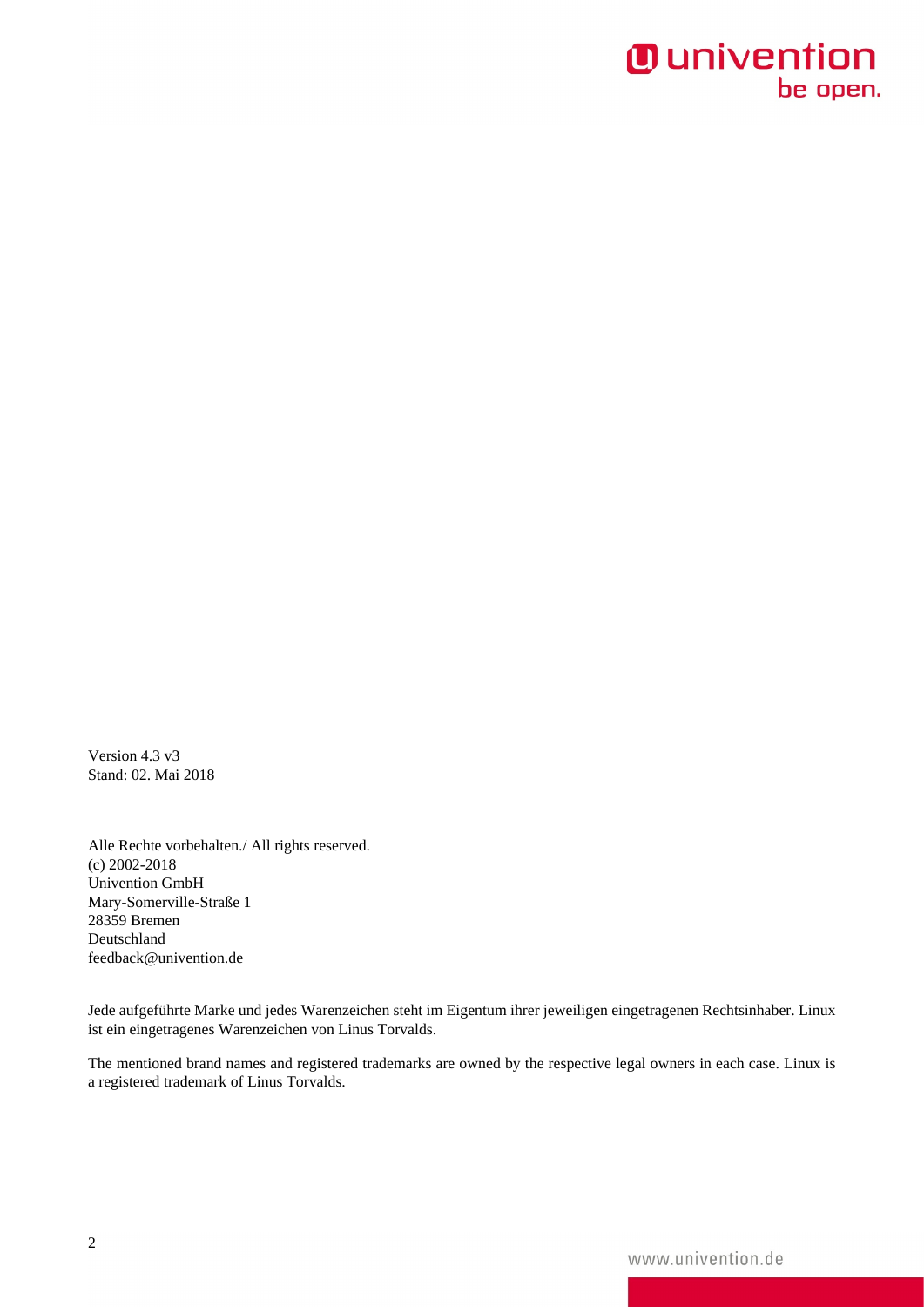# **O** univention<br>be open.

## Inhaltsverzeichnis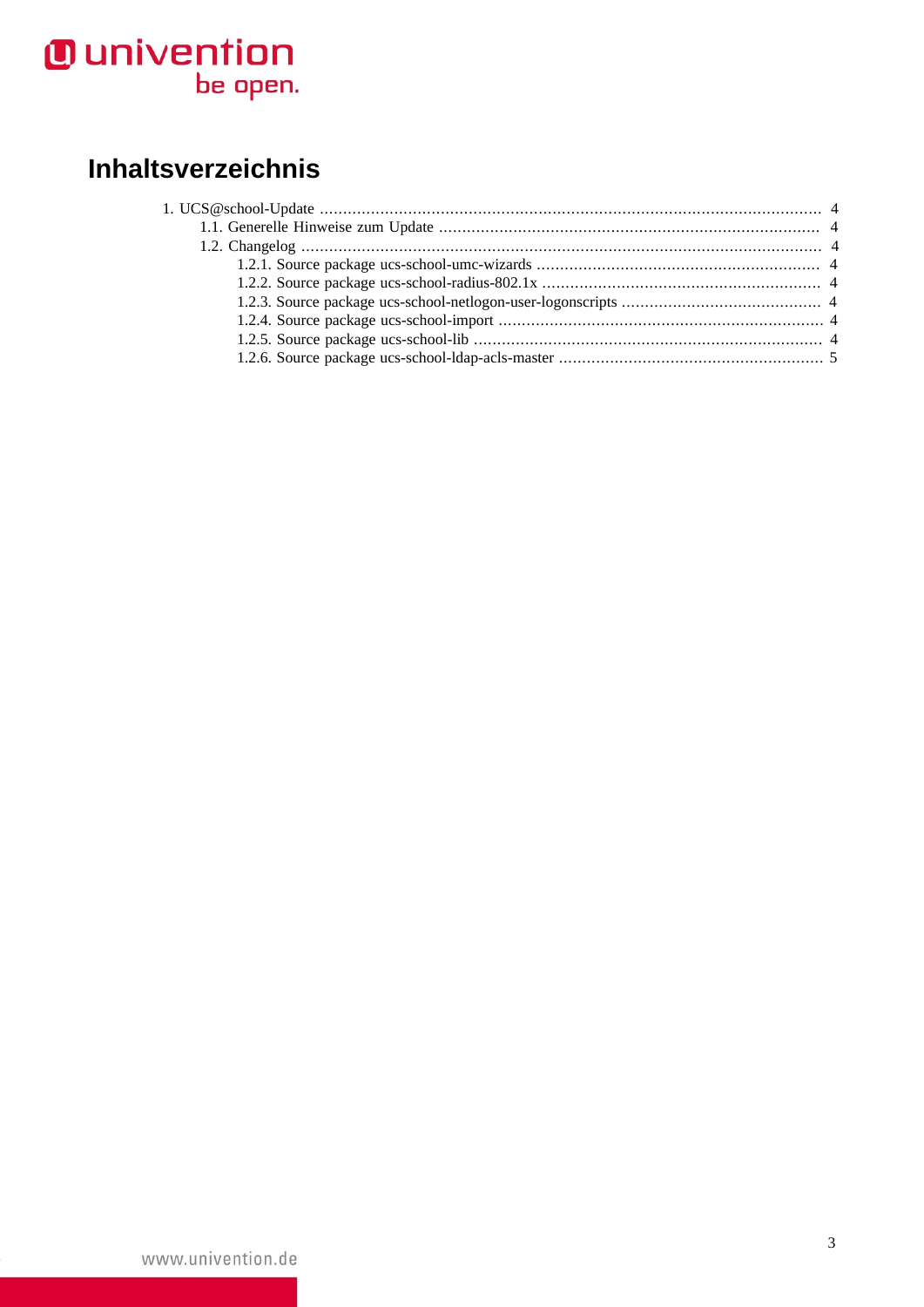

## <span id="page-3-0"></span>**Kapitel 1. UCS@school-Update**

Dieses Dokument enthält die Changelogs mit den detaillierten Änderungsinformationen zum Update von UCS@school von Version 4.3 v2 nach 4.3 v3. Sofern notwendig, werden wichtige Hinweise zum Update in einem separaten Abschnitt behandelt. Die Changelogs werden nur in Englisch gepflegt. Die Änderungsinformationen für vorherige Versionssprünge finden sich unter [https://docs.software](https://docs.software-univention.de/)[univention.de/](https://docs.software-univention.de/).

### <span id="page-3-1"></span>**1.1. Generelle Hinweise zum Update**

Während der Aktualisierung kann es zu Ausfällen von Diensten innerhalb der Domäne kommen. Aus diesem Grund sollte das Update innerhalb eines Wartungsfensters erfolgen. Grundsätzlich wird empfohlen das Update zunächst in einer Testumgebung einzuspielen und zu testen. Die Testumgebung sollte dabei identisch zur Produktivumgebung sein.

## <span id="page-3-2"></span>**1.2. Changelog**

**O** univention

be open.

#### <span id="page-3-3"></span>**1.2.1. Source package ucs-school-umc-wizards**

◦ Offer object creation if non exists for user/classes/computer school modules ([Bug 46596\)](https://forge.univention.org/bugzilla/show_bug.cgi?id=46596)

#### <span id="page-3-4"></span>**1.2.2. Source package ucs-school-radius-802.1x**

◦ The radius server identity is not case sensitive anymore. This fixes problems with Windows clients that send their identity in upper case while the computers identity is stored in lower case on the UCS@school radius server ([Bug 45684](https://forge.univention.org/bugzilla/show_bug.cgi?id=45684)).

#### <span id="page-3-5"></span>**1.2.3. Source package ucs-school-netlogon-user-logonscripts**

- A database locking error is now avoided [\(Bug 46696](https://forge.univention.org/bugzilla/show_bug.cgi?id=46696)).
- The processing speed of the listener module ucs-school-user-logonscripts.py has been improved ([Bug 46860](https://forge.univention.org/bugzilla/show_bug.cgi?id=46860), [Bug](https://forge.univention.org/bugzilla/show_bug.cgi?id=) [Bug 45802](https://forge.univention.org/bugzilla/show_bug.cgi?id=45802)).

#### <span id="page-3-6"></span>**1.2.4. Source package ucs-school-import**

- User property verification checks are executed in dry-run again ([Bug 46572\)](https://forge.univention.org/bugzilla/show_bug.cgi?id=46572).
- A dependency solver was introduced, that will sort the order of autogeneration of attributes from schemes so that they can depend on each other ([Bug 42137\)](https://forge.univention.org/bugzilla/show_bug.cgi?id=42137).
- The command line user import now stores the summary CSV files in separate folders for year and month (/var/lib/ucs-school-import/summary/YEAR/MONTH) [\(Bug 46799](https://forge.univention.org/bugzilla/show_bug.cgi?id=46799)).
- German translation improved [\(Bug 46839](https://forge.univention.org/bugzilla/show_bug.cgi?id=46839))
- A traceback in the test tool ucs-school-testuser-import has been fixed ([Bug 46861\)](https://forge.univention.org/bugzilla/show_bug.cgi?id=46861).

#### <span id="page-3-7"></span>**1.2.5. Source package ucs-school-lib**

◦ The listing of user objects is not prevented anymore, if a malformed object exists in LDAP ([Bug 46130\)](https://forge.univention.org/bugzilla/show_bug.cgi?id=46130).

Feedback $\Omega$ 

4

Feedback $\Omega$ 

Feedback $\Omega$ 

Feedback $\Omega$ 

Feedback $\Omega$